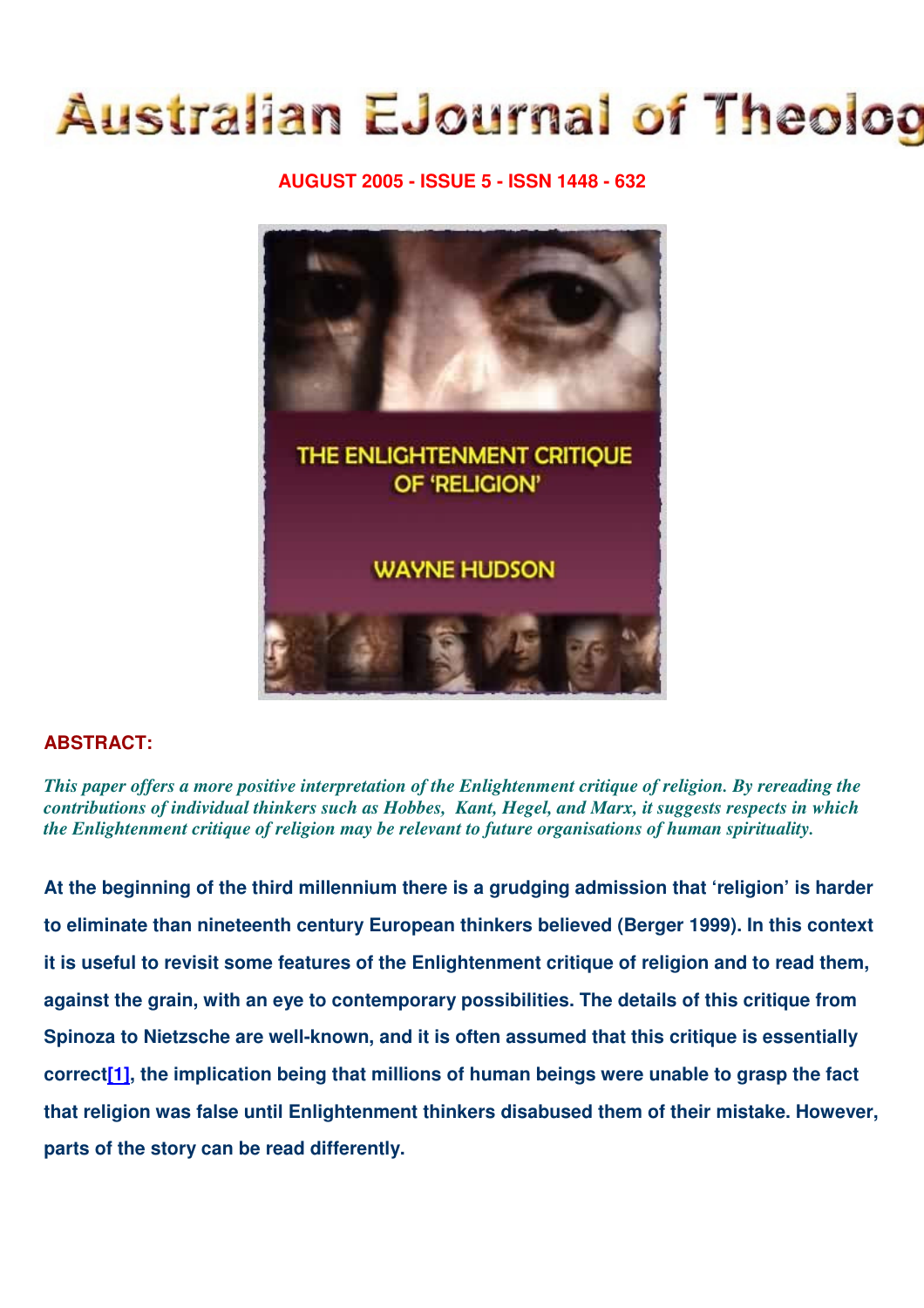

**The Enlightenment critique of religion emerged in the sixteenth and seventeenth centuries, most famously in the work of Thomas Hobbes (1588 - 1679) and Spinoza (1632-1677), but also in the works of the writers known to historians as the English deists[2]. Hobbes has been famous for centuries as an atheist, and was described as such in the seventeenth**

**century. Nonetheless, his public posture was quite different, and this reminds us that the critique of religion began as a management problem with many levels, not as an attempt to determine what philosophers of the first rank should privately believe. In the context of the early seventeenth century Hobbes can be read as a political Calvinist who unquestionably supported a Christian Commonwealth, provided it was regulated by the state.[3] Although he regarded popular religion as superstition based on fear, he was happy to acknowledge the existence of God, provided God was interpreted as a corporeal spirit (Hobbes 1839-45, vol iv, 306 ). Similarly, Hobbes admitted that revelation had occurred, provided this revelation was read down to agree with reason. To foster this process Hobbes subjected the Scriptures to rational criticism and insisted on the need for naturalist explanations of apparently supernatural phenomena such as miracles. He was concerned with how to manage religious activities within the state, not with the necessity of replacing religion altogether.**

**In Holland Spinoza also found himself opposed to the popular religion of his time, although his personal beliefs remain contested, as his links with Jewish millenarianism serve to remind us (Popkin 1992). Spinoza's critique of religion in the** *Tractatus Theologico-Politicus* **(1670) was not designed to overthrow the authority of revealed religion, as his critics claimed, but to establish and promote a critical reception of the scriptures which distinguished between** *truths of the understanding,* **arrived at by a priori reason, and** *truths based on the reading of sacred works,* **which were important for their law – giving power to exalt obedience and preserve ties of communal and religious obligation. Spinoza's aim was to limit the harm done by revealed religion. Accordingly he argued that universal natural reason was the rule by**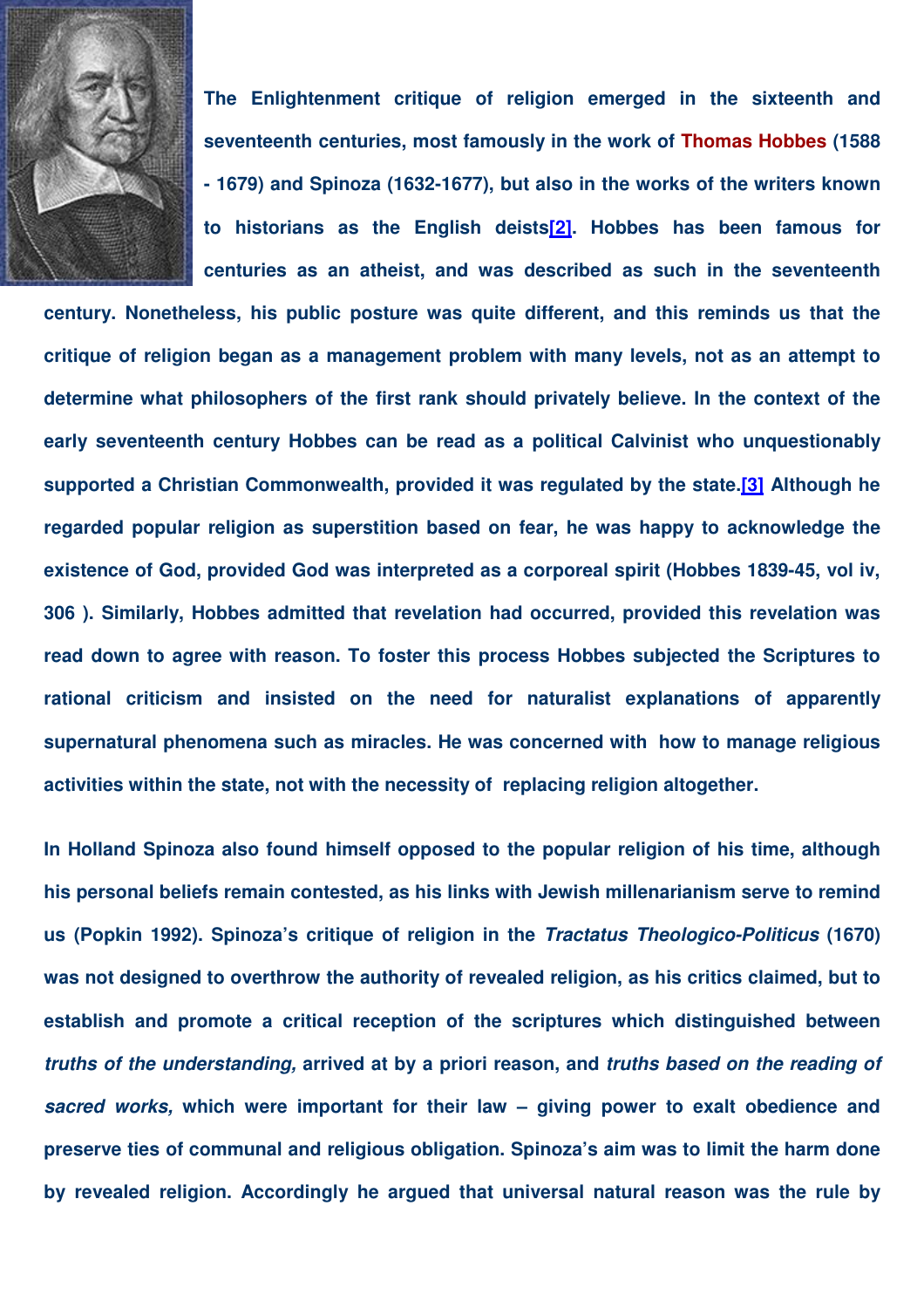**which the scriptures should be interpreted; that miracles which implied that God could break the laws of nature should be rejected, and that passages which were illogical or confused should be downgraded. Although Spinoza's rationalist hermeneutics implied that true religion was natural religion, he did not deny the importance of 'laws' or 'prophecy,' provided a clear distinction was made between eternal and necessary truths of reason and the laws derived from sacred books. In modern terms, he insisted on a distinction between reason and imaginative interpretations, relevant to the world of practical experience in which we must act (cf. Norris 1991).**

**For Spinoza a critique of religion was essential in order to prevent true religion from being confused with irrational and superstitious beliefs, but he did not deny that materials associated with 'religion' had their uses, provided they were discerningly interpreted. Spinoza did not deny that revealed religion could serve a useful educational purpose by presenting natural religion to ordinary people in dramatic forms, appropriate to their level of understanding. Similarly, although Spinoza identified God with Nature, and so relativised the anthropomorphic conception of deity found in the Old Testament, he accepted that popular conceptions of deity were useful to the extent that they functioned as practical imaginative posits in people's lives.**

**Whereas Spinoza sought to limit harm done by religion, the English deists sought to show that revealed religion could not differ from natural religion and that there were no rational grounds for accepting mysterious doctrines or miraculous stories simply because it was claimed that were revealed. To this end, they produced an epistemological critique of revelation which implied that no positive doctrine could be shown to be revealed. They also argued however that the**

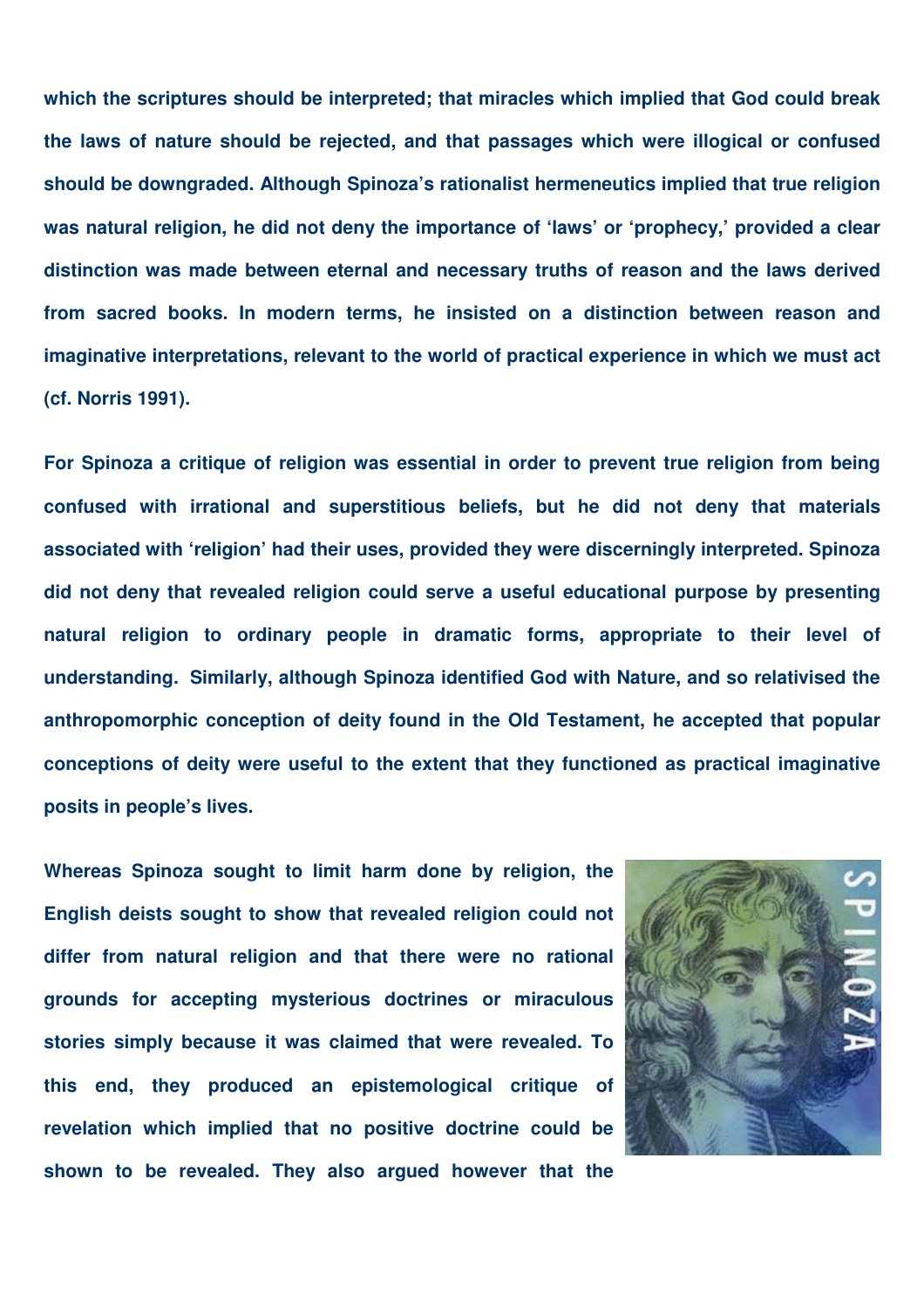**accepted evidences for the truth of Christianity – the evidence of miracles and the evidence of prophecy – were unsound. They The English deists made a sharp distinction between true religion, or the natural religion arrived at by reason, and false religion which filled human beings with superstitious fears and persuaded them to accept credulous and absurd beliefs. Thus Herbert of Cherbury (1583-1648), the alleged 'father of English deism,' combined epistemological scepticisim about revealed religion with sharply critical claims about the history of religion. Herbert advanced a theory of the history of religion according to which an original pure natural religion had been corrupted by the invention of priestcraft or a system by which 'the sacerdotal order' made religion into a trade by making it 'mysterious'; he also introduced the elements of a critique of miracles and prophecies as evidence for the truth of revealed religion.[4] Herbert's main contribution to the critique of religion, however, was a transcendental cognitive theology according to which a proper account of the faculties revealed that there were certain common notions, including ten common notions concerning religion. This theology implied that whatever religious fantasies human beings devised, all human beings had the capacity to grasp certain religious truths because they were implanted in the operation of their faculties. It was only necessary to argue, as Herbert did not, that these truths** *were* **operations of human faculties, and not hypotheses about the structure of the cosmos, in order to arrive at an interpretation of the anthropological significance of religion which went beyond Herbert's own thought. When Herbert implied that the layman could never be certain that any positive religion was revealed by God, he laid the foundation for eighteenth century debates. But in opening up the possibility of a transcendental cognitional analysis of religious fantasies he laid a possible foundation for an altogether different understanding of at least some religious materials.**

**Later writers extended the critique of revealed religion. The Irish radical Protestant John Toland, for example, reasserted Herbert's critique of the possibility of any revealed religion in** *Christianity Not Mysterious* **(1696), using an epistemology which combined Herbert and**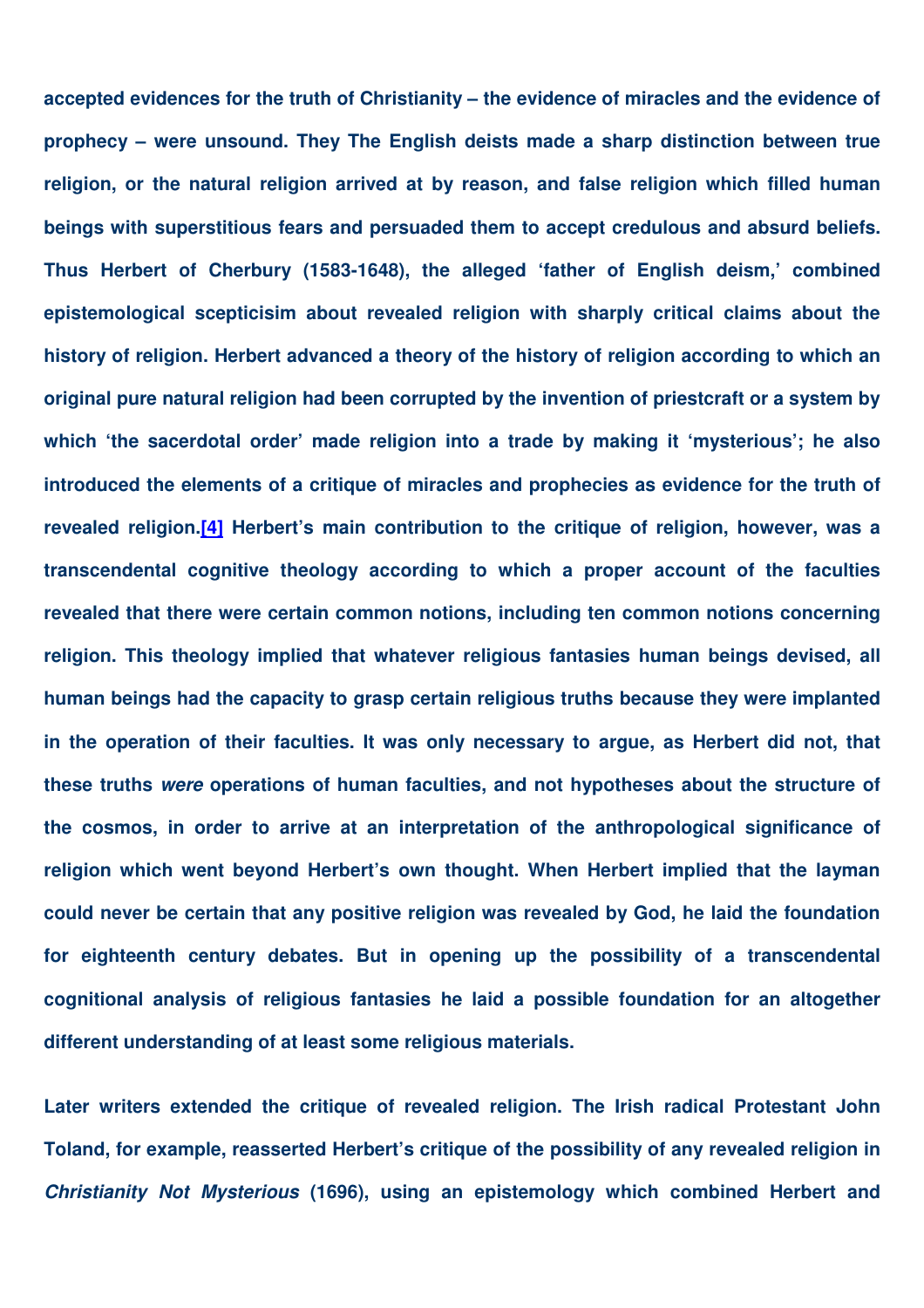**Descartes with Locke's new 'Way of Ideas'. Other 'English deists' such as Anthony Collins and Thomas Woolston demolished the arguments for the 'evidence' of Christianity from prophecy and miracles respectively. Many of the English deists argued the transcendental thesis that true religion had to be natural because God could not possibly make a specific revelation of positive doctrines which differed from the religion of reason and nature. In so far** as positive or revealed religion did differ from the religion of reason and nature, it was false or **corrupted and accordingly should be disregarded. The cognitional theology developed by Herbert was occasionally mentioned, but not developed in any**

**systematic way.**

**The French Enlightenment critique of religion was more diverse, and it is possible to argue that Catholicism rather than Christianity was often the object of attack. Nonetheless, the French Enlightenment's critique of religion was indebted to the work of the English deists, even though it admixed their ideas with material found in clandestine manuscripts (Brett 1974). The dominant pattern of thought in France, to which even those who disagreed with it tended to respond, alleged that natural religion taught every human being some conception of a Supreme Being and also the rudiments of morality, whereas Christianity, in the sense of a positive religion based on priestcraft, was contrary to reason, harmful to society, and discredited by the discoveries of historians, travellers and natural scientists. This pattern of thought influenced many later European thinkers who were not themselves self-proclaimed atheists or deists, including David**



**Hume in Scotland. Indeed, there was a widespread consensus that positive religion was a mistake, and more radical writers such as Holbach went further and implied that all religion was superstitious and based on the illusion that human beings could rely on a power outside themselves for help.[5]**

**The Enlightenment critique of religion reached its peak in the Critical Philosophy of the famous German philosopher Immanuel Kant (1724-1804). Kant's Critical Philosophy set aside all traditional metaphysical theology, but preserved a transcendental theology based on moral faith, for which God and immortality were necessary postulates of practical but not theoretical reason. Kant sought to show how religion could be reconciled with reason and morality. He accepted the force of a transcendental critique of revelation of the kind the English deists proposed, and argued instead for a modern synthesis which accommodated the critique of positive religion. Kant's Critical Philosophy demolished any dogmatic or pre-critical metaphysics, but only in order to establish a metaphysics which was 'transcendental' in the sense of derived from the universal architecture of human cognition. Moreover, Kant argued that human beings had to accept certain 'postulates of practical reason' for the purposes of practical life (God, the soul, immortality, the unity of the world) which they could not show to be true by resort to theoretical reason. Similarly, in** *Religion within the Limits of Reason*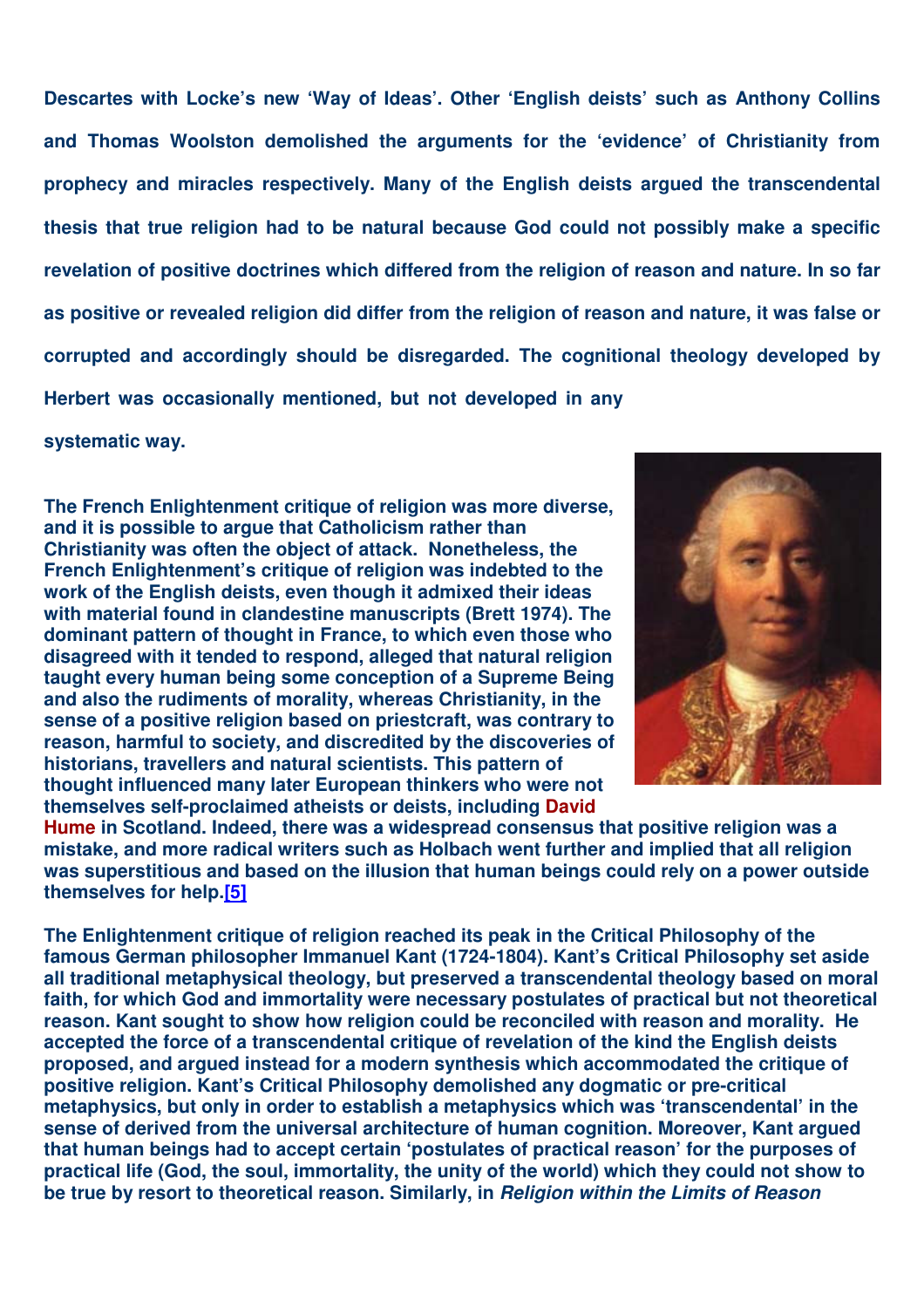*Alone* **(1793) and in other works, Kant defended a transcendental theology based on moral faith, a theology that posed no threat to scientific inquiry since it made no strong ontological claims about reality itself, but nonetheless secured the basic Christian insights on transcendental principles. Kant's approach, however, did not account for the historical development of human beings, their cultures and their institutions, even though Kant had his own sophisticated philosophy of history (Yovel 1980, 1987). It was therefore open to challenge from a more historical approach which associated 'religion' with changes of ethical content and with forms of political, social and legal organization.**

**Granted that the Enlightenment was right to attack superstition and priestcraft and to promote rationality, personal autonomy and social reform, it was arguably mistaken to view religion as a matter of** *false beliefs,* **and wrong to reject religious doctrines, symbols, rituals and traditions as outmoded and of little value for future social development. It therefore could not envisage that religious materials are not primarily statements of ordinary though very odd facts, but imaginative productions which require a quite different hermeneutic. To this extent, the Enlightenment critique of religion was uncritical. In addition, the Enlightenment took a rather optimistic view of the possibility of liberating human beings from religious illusions through education. It also failed, at least until Lessing, to understand positive religions as historically emergent, just as it was unable to generate a convincing account of either their histories or their importance. Finally, in so far as it culminated in a transcendental critique of**



**religion, it was open to the challenge of more historically oriented philosophy leading to very different conclusions.**

**The German philosopher Hegel made a crucial advance beyond the Enlightenment critique of religion because he assumed that 'religion' was substantially historical. Hegel overcomes Kant's philosophy by making God, in the sense of the Absolute, the object of philosophical inquiry, while integrating this transcendental philosophy with historical change and with the emergence of political, social and legal organizational forms and institutions. Hegel also deployed a highly sophisticated conception of religion, one which was not open to Enlightenment--type objections.[6] He defined religion in speculative terms as the consciousness of the true 'in and for itself':**

**Now religion itself is the standpoint of the consciousness of the true; ([it is] the consciousness of the most completely universal speculative content as such), not of** something that is true, not of this or that, not of something that on one side is still finite and **untrue, but rather of the absolutely true, of the universal, of the absolutely self-determining true that has being in and for itself.[7]**

**For Hegel religion was the self-knowing and the self-relationship of spirit (***Geist).* **It was not merely the relationship of the finite consciousness to the infinite, but the self-consciousness of absolute spirit mediated in and through finite consciousness: "The simple concept that we have established is** *the self-consciousness of the absolute spirit***, its self-consciousness of being** *for itself* **as spirit".[8]**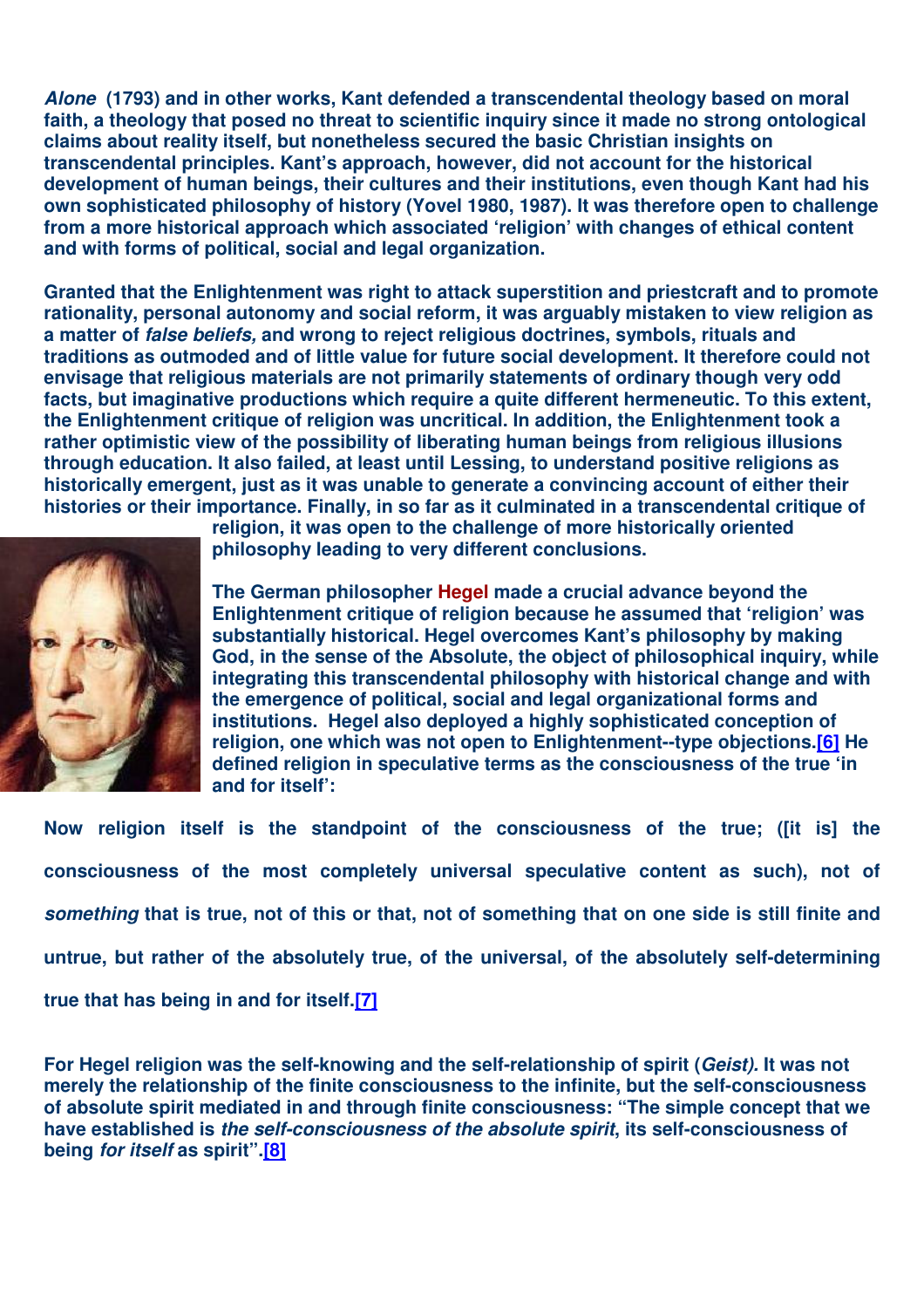**As is well-known, Hegel envisaged 'the end of religion' in the sense that his speculative philosophy of religion produced a level of reflexivity beyond that proper to religion and provided religion with categories which enabled it to present its intelligibility in philosophical terms. Indeed, Hegel's philosophy of religion implied that the end of 'religion' had already occurred in principle, if not in empirical reality. Nonetheless, the 'end of religion' for Hegel did not mean that religion declined, or ceased to be important. For Hegel, philosophy does not** *replace* **religion, for philosophy is also** *within religion and dependent on it* **'as the leaven that makes the whole mass rise' (1987). Religion remains as a form of representation (***Vorstellung***), but philosophy makes possible a new level of comprehension of it.[9] And religion survives the transformation, in the sense that it remains within philosophy as something preserved at a higher level** *(aufhebt***), not something left behind or cancelled. Hence Hegel wrote that 'religion can exist without philosophy, but philosophy cannot exist without religion, for it includes religion in itself' (***Enz.,Vorrede zur zweiten Ausgabe, 12).* **It is true that Hegel claimed that what religion presented imaginatively in representations (***Vorstellungen)* **could be grasped by philosophy in terms of 'pure thought'** *(reines Denken),* **but there was no implication that presenting the truth about the infinite in imaginative terms was undesirable, unimportant or dispensable. On the contrary, doing so was highly desirable and one of the ways in which the human spirit (***Geist***) intersubjectively embodied the Absolute.**

**Similarly, for Hegel the 'truth of religion' did not only depend on the literal truth of its representations, but on how it changed the 'ethical substance' of human beings and their socio-economic development. Hegel conceptualised religion as** *the domain in which individual spirit relates to itself as its own substance***. Consistent with this, and in direct contradiction to the European Enlightenment, Hegel placed a high value on the history of positive religion, in so far as positive religion could be related to changes of ethical substance, especially through changes in the state, law, and government. Moreover, by integrating his philosophy of religion with the technical study of institutions and law, Hegel pioneered a**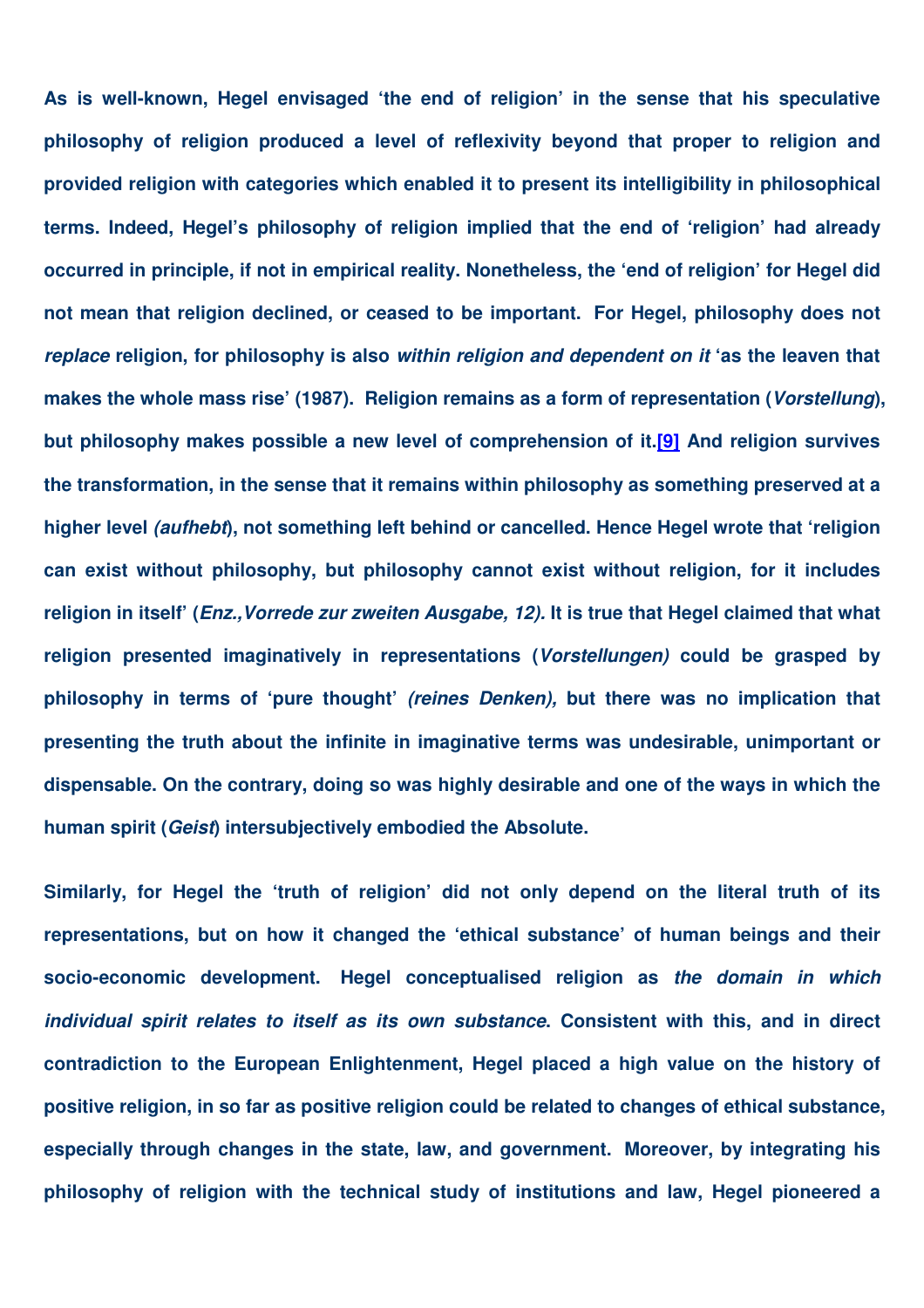**breakthrough with which contemporary theologians are only just starting to catch up, as they consider the tensions between forms of philosophy which project existing social institutions in theoretical terms and theological doctrines (for example, the Trinity) which can be construed as expressing future social relations (La Cugna 1973, Williams 1999, Milbank 1990).**

**The Hegelian legacy can be summed up as a very strong cognitional account of religious imaginative representations (***Vorstellungen***), the integration of religious phenomena with the study of human institutions and law, and the claim that the 'ethical substance' of human beings and their communities changes ontologically in the course of history. Hegel's philosophy of religion implied that human beings are shaped and reshaped through the course of history by developments in positive religion in ways which change their 'ethical substance'. It also implied that religious representations and symbols have complex cognitive meanings (of which believers may be largely unaware) which can be re-expressed in philosophical terms and even, to a degree, realised in actual social and legal organizations. Hence these representations and symbols were not, or not always, mystified expressions of what secular intellectuals understood without them. Rather, in key areas they were pictorial expressions of contents with the capacity to form and shape social life and** *ahead* **of what could be reached solely by relying on discursive reason. Hence Hegel's celebrated incarnational Christology was about the actual social organizational formation of Western institutions (Küng 1987). Unsurprisingly, Hegel's response to the Enlightenment critique of religion was open to both logical and historical objections. To some it seemed that Hegel sought to restore theological mystifications in the form of impenetrable metaphysics in an attempt to avoid the disenchantment which contemporary Enlightenment demanded. Certainly it is easy for a contemporary reader to criticise Hegel's grasp of world history, to question his identification of Christianity as 'the absolute religion', and to note, with disapproval, that Hegel had little interest in any non-Western religious tradition. However, it is harder to reject out of hand Hegel's claim that** *Geist***, spirit in a technical intersubjective sense,**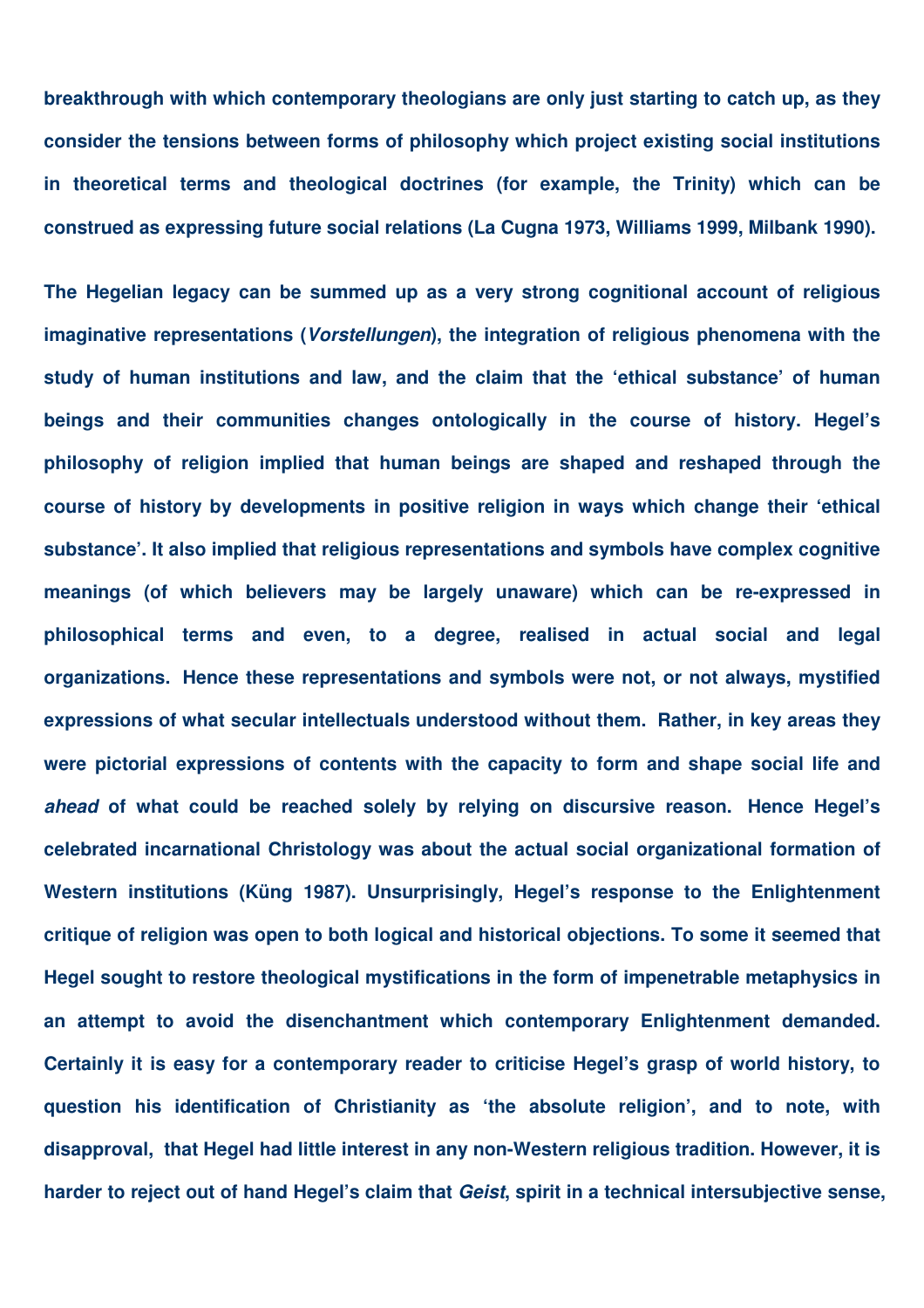

**develops in the course of history in human institutions and laws in such a way that subjective freedom becomes the principle of modern social organization, even though it was lacking in pagan Greek and Roman antiquity. No doubt a contemporary critic can object that Hegel's**

**philosophical system embodies uplift in high technical language rather than a coherent set of theoretical explanations. And there is a related danger that Hegel's conceptual language makes it impossible to grasp factual contingency at all. But Hegel was unquestionably right to point out that religions, and especially Christianity, had partially formed the modern political, social and legal order in essential respects, and should therefore be judged by the historical institutions and the subjectivities they help to make possible, and not merely by the pictorial narratives presented in sermons.**

**The two most influential replies to Hegel's philosophy of religion came from Ludwig Feuerbach and Karl Marx, both of whom offered more positive evaluations of the role of religion than the popular expositions of their work suggest. In opposition to Hegel's idealism, Feuerbach (1804-1872) advanced an anthropological materialism, but his attacks on 'dogmatic belief' did not imply that religion had no value. Religion for Feuerbach was the self-alienation of human consciousness, the projection of the human essence as other (Wartofsky 1977: 217). However, once the emphasis fell on the concrete sensuous individual with passionate needs as the 'real existent', Feuerbach admitted that the representation of feeling in religious consciousness produced the most fundamental access of the human being to knowledge of its own species nature. That fact that for Feuerbach the object of religion was understood to be primarily an object of feeling did not mean that religion was unimportant. On the contrary, Feuerbach recognised that the human essence needed to be objectified in an alienated form** *before* **it could be returned to the human being in a corrected and developed form. To this extent, the happy fault of Christian theology survived in Feuerbach's atheistic humanism, and Feuerbach's famous claim that God was only a projection of the deepest dimension of human**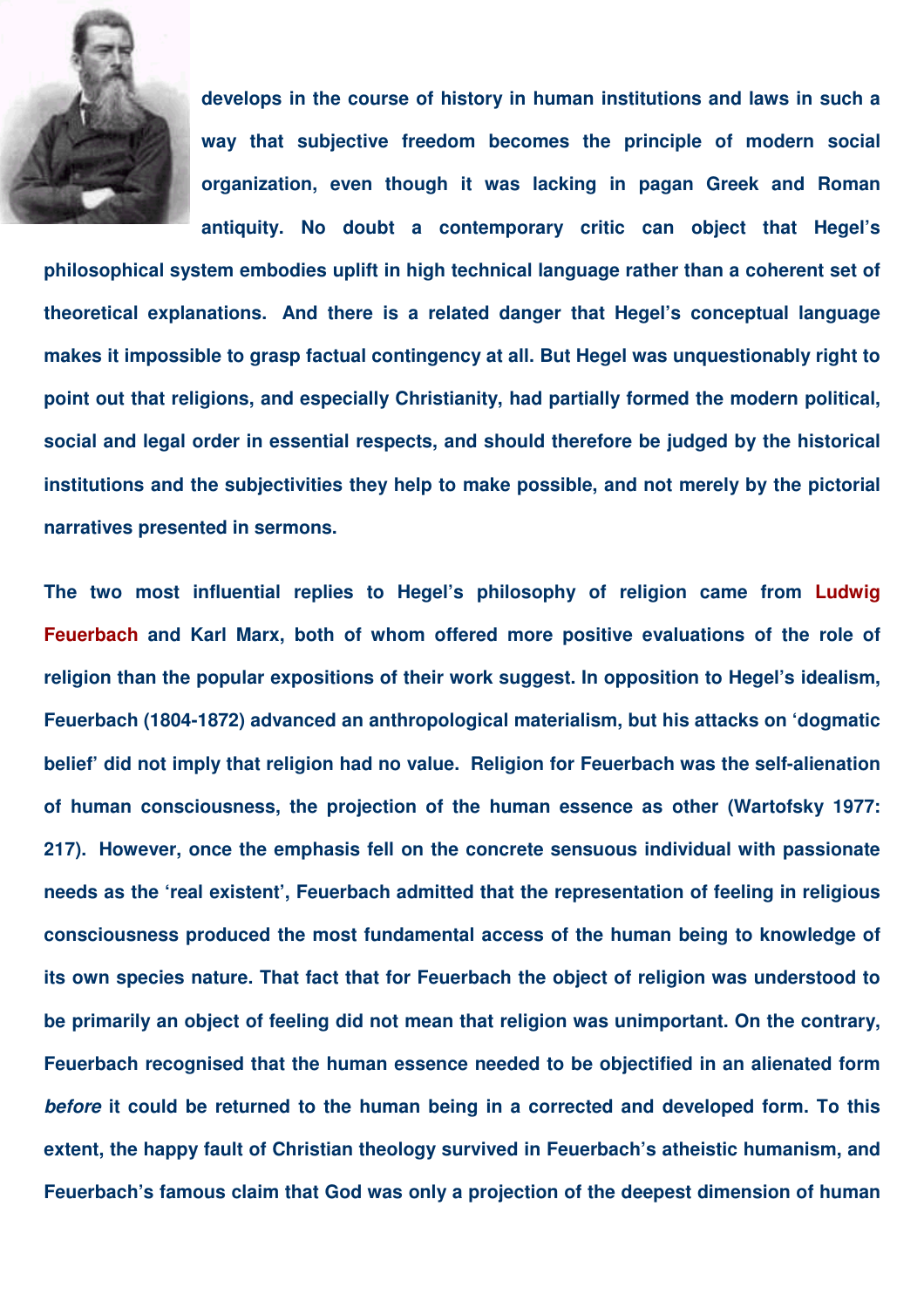**subjectivity had the radical implication that it might be necessary to make this projection before human beings could recognise their own nonmundane being for the first time.**

**Similarly, Feuerbach was clear, where most of his later admirers were not, that philosophy itself was not an uncontaminated source by which religion could be criticised. According to Feuerbach, philosophy was** *an inverted consciousness the secret of which was 'theology'***. Hence, according to Feuerbach the critique of religion had to lead on to the critique of philosophy,** *and not vice versa***, as Enlightenment thinkers often assumed. Once religion was demythologised, philosophy was to be demythologised next, but religion could not be fully demythologised by any philosophy which itself still occupied a theological position and merely replaced religious categories with philosophical ones. Again, for Feuerbach there was no question that religion retained a privileged status as a moment in the unfolding of consciousness. Indeed, his critique of religion implied that some degree of projection into ethereal realms and some degree of ecstatic over-interpretation might remain even in the longer term and need philosophical reinterpretation after any possible enlightenment. Hence, consistent with these disillusioned and consciously dialectical views, Feuerbach wrote in his significantly titled** *Principles of the Philosophy of the Future* **(1843): "The new philosophy takes the place of religion; it has within itself the** *essence* **of religion; in truth it is** *itself religion***".[10]**

**Subsequently, in the 1840s, as everyone knows, Marx replied to Hegel in terms that reflected Feuerbach's influence. Specifically, Marx accused Hegel of idealist mystifications and attempted to transpose what he (mistakenly) took to be Hegel's views into a materialist form. In the process he advanced a major critique of religion, albeit one with implications that are little understood even now.**

**Clearly it is not useful to 'theologise' Marx, as liberation theologians sometimes did (Gutierez 1973, Bonino 1976, Segundo 1975), or to attribute to him a sympathy for religion which he clearly lacked. It is important to be clear that for Marx religion is harmful because it postulates non-existent entities and realms, and treats as realistic possibilities which have no**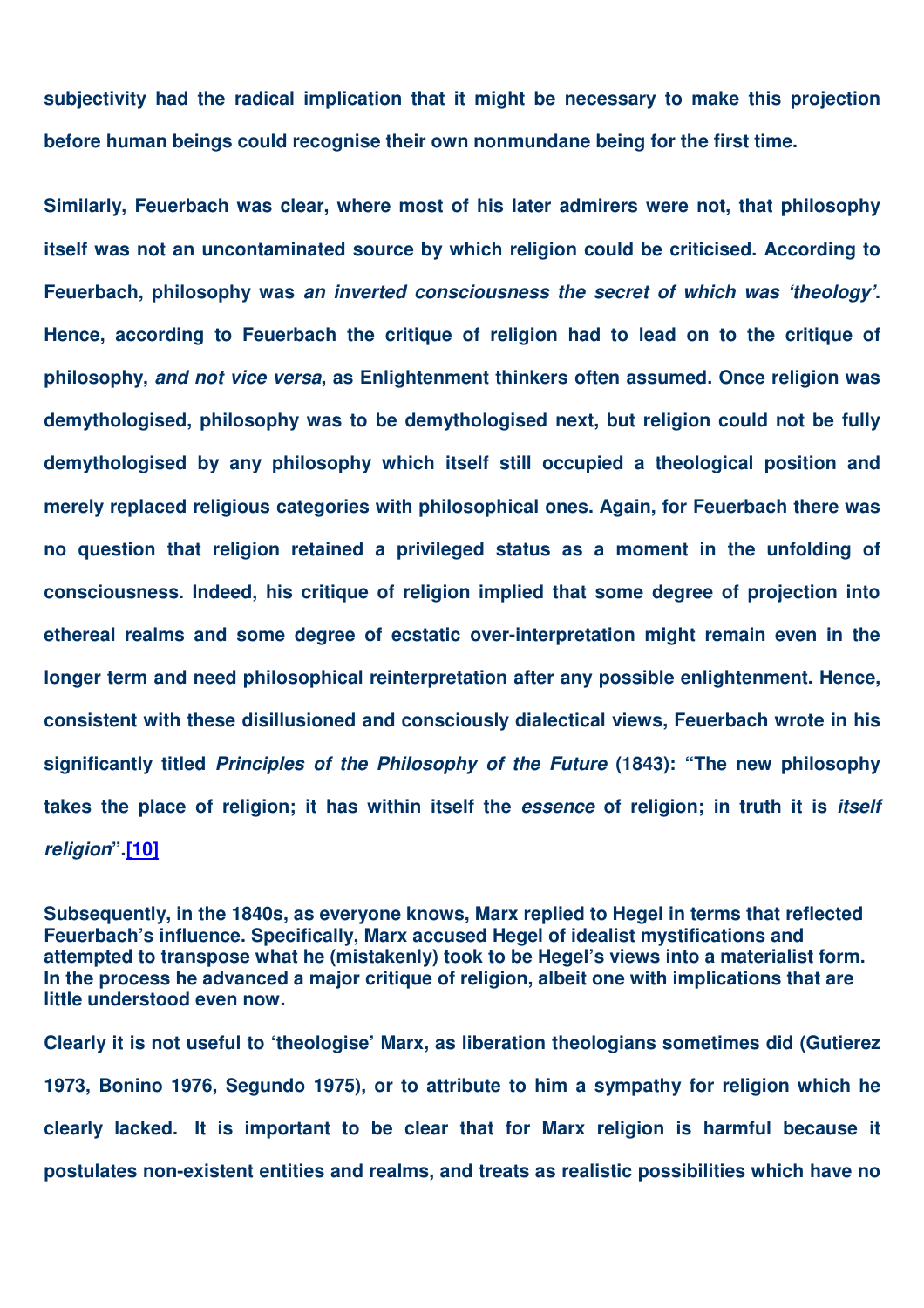**basis in reality. Religion conceals from human beings the real tasks that confront them; it also reconciles human beings to the world in which they suffer and sanctions it. Even worse, religion robs human beings of their dignity and renders them sheep-like; it also perverts the natural relationships and proportions of human life by repressing and transposing into a heavenly mode important human dimensions such as sexuality.**

**On the other hand, Marx offers the elements of a more positive evaluation of religion, largely against his own intentions. In his early allegedly 'anthropological' works he does so by identifying religion not simply with illusion or error, as an Enlightenment thinker might have done, but with true humanity present in an alienated form, and he develops this Feuerbachian theme in extremely strong terms. Religion, Marx argued, was a form of human selfestrangement: an objectification of the human being's own humanity which has become alien to him and capable of influencing his behaviour in a heteronomous manner,[11] the illusory sun around which man revolves as long as he does not revolve around himself. Through religion, man loses his own humanity to an objectification which is itself the product of his own activity. The more humanity man puts into God, Marx argued, the less he puts into himself.[12] But by the same logic religion is the human being's self-recognition through an intermediary.[13] Like Feuerbach, Marx argued that religion was the** *fantastic realisation* **of the human essence (***Wesen***) which had no true reality.[14] If, however, religion is the fantastic realisation of the not yet actualised human essence, then it might follow:**

• **that religion provides a possible source of knowledge about what that essence is;**

• **that religion is futuristic** *vis-a-vis* **the manifest forms of the historical process, both because the human essence has not yet been actualised in them, and, more controversially, because the human essence pre-appears in religion when it still only possesses a weak degree of development in the human being.**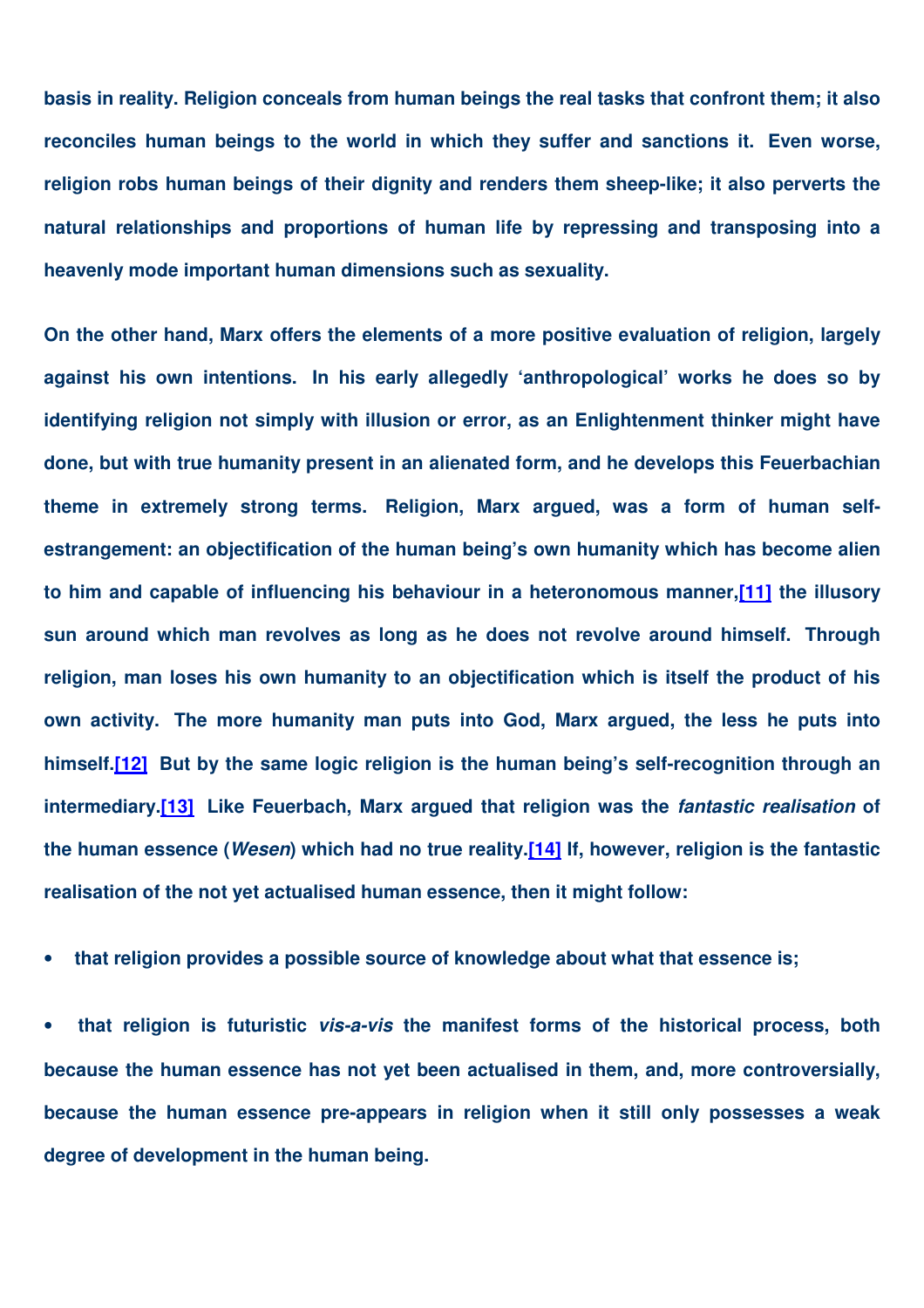

**Marx himself would have recoiled from this interpretation. Against Feuerbach, he insisted that there was no abstract 'human essence', that the human essence was only the ensemble of social relations, and that religious feeling was always a social product.[15] Later he argued that the 'essence' of religion was not to be found in any 'essence of man' but in**

**the material world which was already in existence.[16] Nonetheless Marx's claim that religion is the fantastic realisation of the human essence need not be read as meaning that religion is entirely reducible to manifest social forms. On the contrary, it is possible that religious projections are reflections of the existing social world which embody contents not yet found in it in a developed form. Likewise, it might be argued that if, as Marx claimed, future relations of production are present in revolutionary periods as 'impeded tendencies,' then it is conceivable that future social relations might appear in religious projections reflecting such impeded tendencies in such periods. Indeed, Marx himself claimed that fantastic anticipations of communist social relations appeared in societies in which communist social relations were not present. He also conceded the complexity of the relevant mediations or causal connections when he wrote that:**

### **It is, in reality, much easier to discover by analysis the earthly core of the misty creations of religion than, conversely, it is to develop from the actual relations of life the corresponding celestial forms of those relations.***[17]*

**Of course, as is well known, Marx characterised religion as the opiate (not opium) of the people, the illusory happiness which consoles and comforts them in their sufferings. But again Marx elucidated this claim in ways which arguably give religion a positive status. Religion, Marx goes on, is the 'heart of a heartless world', 'the sigh of a distressed creature', a protest against misery, and, most important of all, 'the spirit of a spiritless condition'.[18] Granted that there is no simple normative move for Marx from religion to the 'heart' and 'spirit' which need to be realised in a humanised world, there is an implication** *that religion provides an analogical indication of a possible true content***: an indication of heart**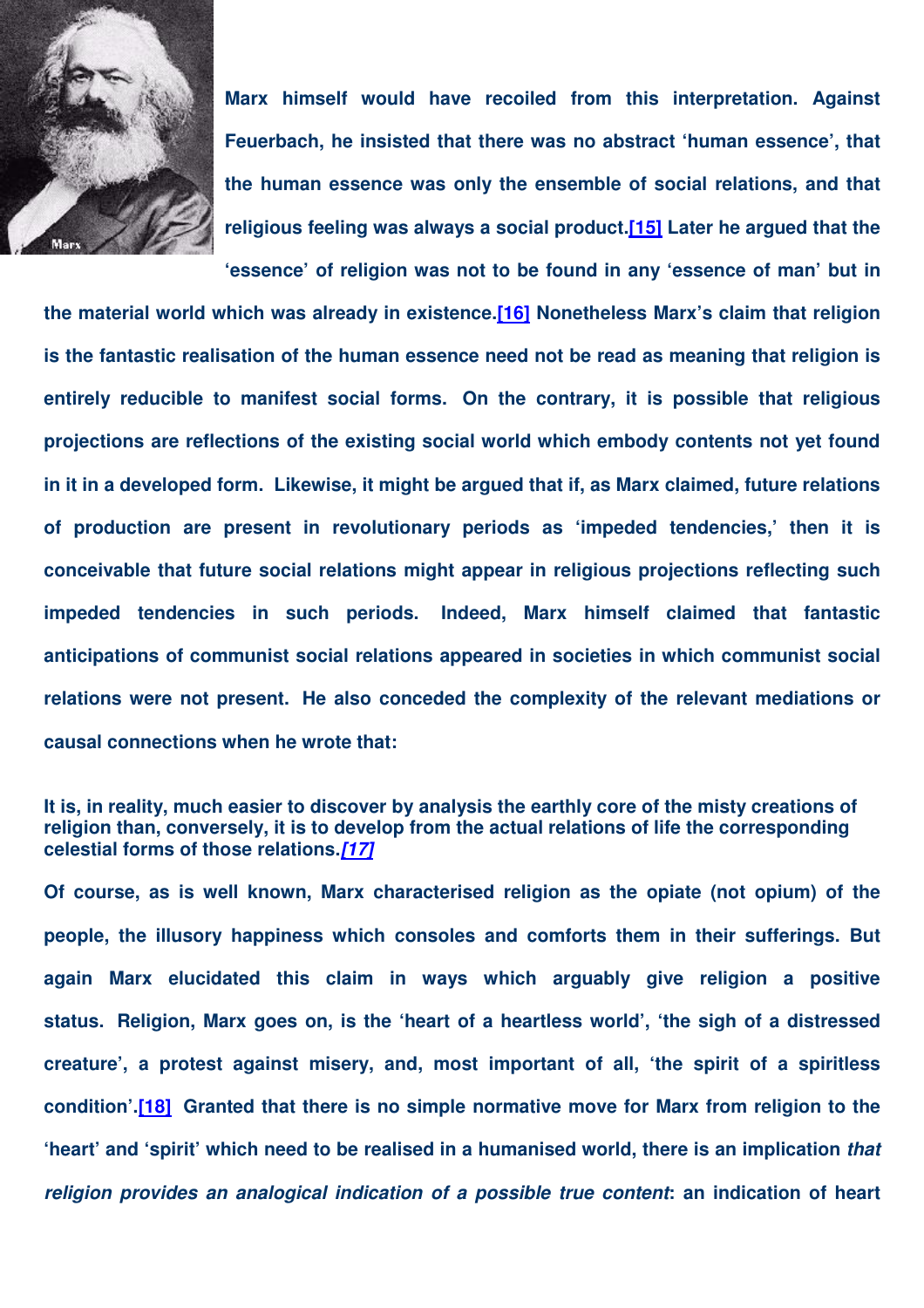**and spirit which are needed and lacking in the real world, in which, however, they would need to assume a corrected, no longer alienated form. Indeed, Marx himself admitted a loose analogy between the 'imaginary flowers' of religion and the 'living flower' of that which is needed;**

**Criticism has plucked the imaginary flowers from the chain, not to enable man to wear the existing chain without fantasy or consolation, but to make him cast off the chain and pluck the living flower.[19]**

**The 'happiness', 'heart' and 'spirit' of man's human existence will not be the 'happiness', 'heart' or 'spirit' of religion, but there is a certain analogical continuity, as indeed the word alienated itself implies. Moreover, Marx implies that religion has a certain 'truth' in relation to the inverted world (of human beings, the state, society) which is reflected in it as an inverted consciousness:[20]**

**Religion is the general theory of that world, its encyclopedic compendium, its popular logic, its spiritual** *point d'honneur***, its enthusiasm, its moral sanction, its solemn complement, its general ground of consolation and justification.[21]**

**Marx himself was reluctant to allow the positive implications of this argument, and stressed (against Hegel) that man's true self-consciousness was not to be found in religion, but in its critical transcendence (***Aufhebung***). But even granted the implication that true humanity is to be found after religion is critically transcended when it is conditioned by new social relationships, religion can be described as the revelation of man's humanity in an alienated form.**

**Marx's critique of religion was weakened by his lack of clarity about how religion related to the world that produced it. In practice, Marx equivocated between the reductionist claim that the religious world is but the reflex of the real world, which opens up the possibility that the**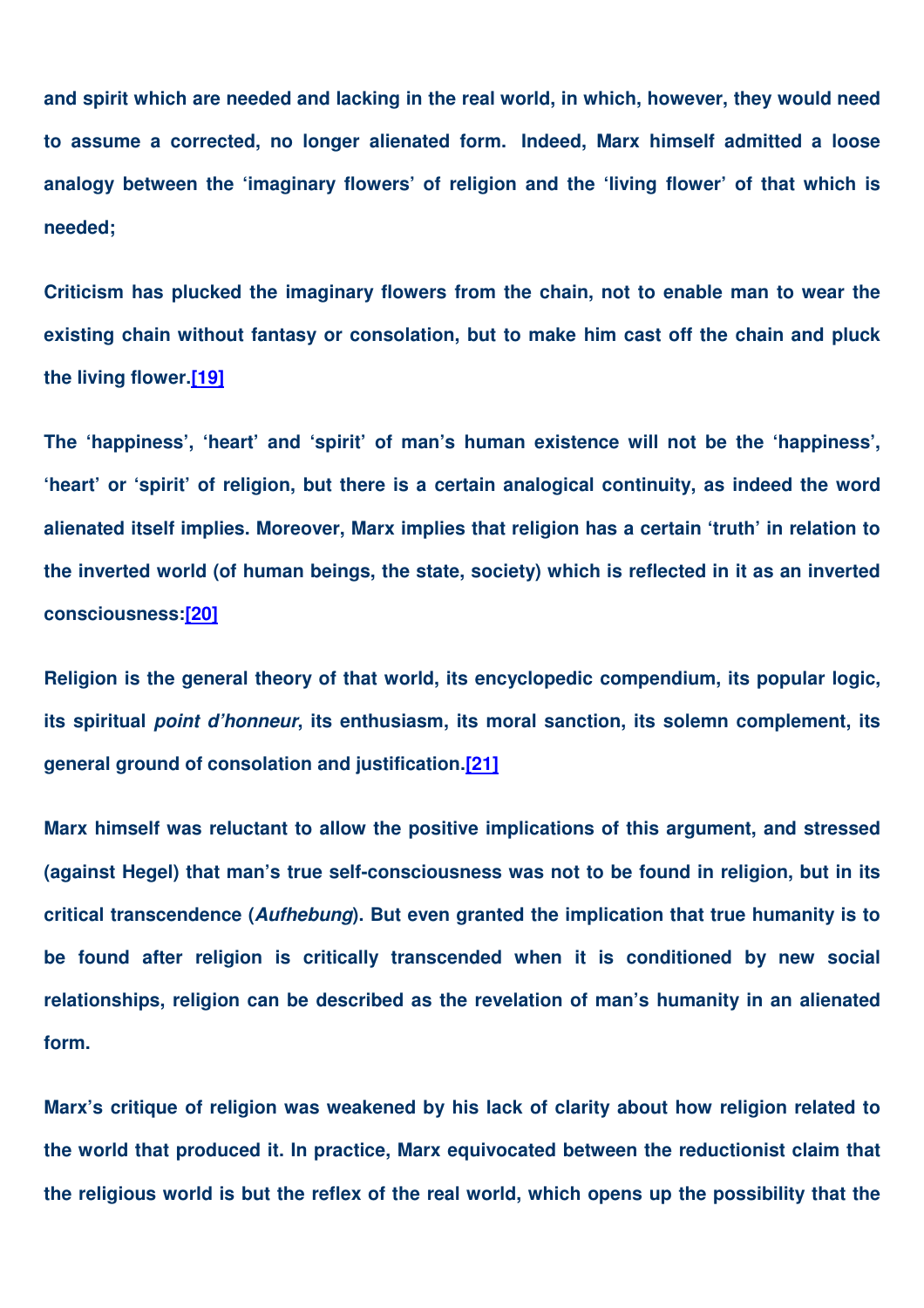**falsehood in religion is found in the world,[22] the claim that religion inverts the real world and misrepresents it, and the more Hegelian insight, expressed more clearly in his critique of earth than in his critique of heaven, that religion and the real world are not distinct, since the inverted world consists of a dialectical unity of consciousness and base, and not a dualism of consciousness and reality, as some of Marx's dicta imply. Marx himself was confident that religion was declining and would eventually disappear. Once again, however, significantly he set stringent conditions for its demise:**

**The religious reflex of the real world can only vanish, when the practical relations of everyday life offer to man none but perfectly intelligible, reasonable relations with regard to his fellow men and to Nature.[23]**

But this opens up the possibility, contra Marx, that it may be just too difficult to get rid of **religion, at least in some form, especially since religious behaviour might** *reappear* **if perfectly intelligible reasonable relations cease to obtain.**

Marx 's contribution was to shift the focus from the critique of religion itself to the critique of **the world in which religion arises. Against Feuerbach, he argued that it was not enough to resolve religion into its secular base: it was also necessary to understand why this secular base separated itself from itself and established an independent realm for itself in the clouds, to grasp that this phenomenon can only be explained by the self-contradictory character of the secular basis, and to revolutionise this secular base so that it is no longer selfcontradictory.[24] Here, however, Marx undermined the Enlightenment critique of religion in so far as it claimed that religion was the result of mistaken belief, ignorance and superstition encouraged by a professional caste out of self-interest. For Marx the history of religion is to be explained in terms of socioeconomic developments and in terms of the changing interests of social classes.[25] Conversely, other phenomena are not to be explained by religion: the** secret of the religion of the Jew is to be found in the actual Jew, the secret of the actual Jew is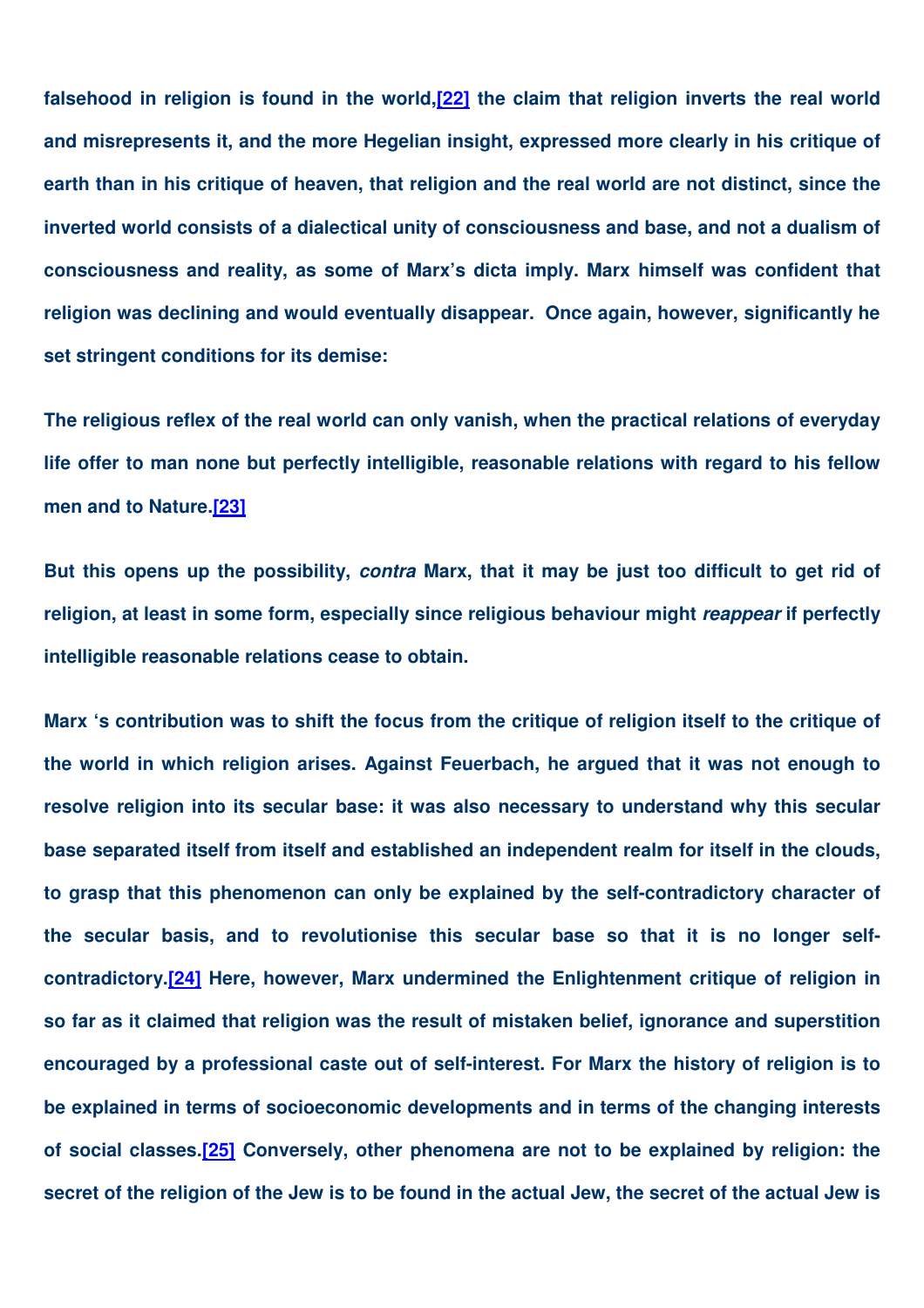**not to be found in his religion, but in the place which he occupies in the socioeconomic structure of society. [26]**

**Marx's shift implies that religion arises from objective rather than subjective causes, and not out of free but mistaken decisions of human beings. It also implies that the traditional kind of criticism of religion will prove ineffective as long as such conditions continue to exist, and that the true overcoming of religion results from transforming its secular basis, not from criticisms of religious ideas and institutions. But this in turn raises the possibility that the transposition of earthly realities into the clouds cannot be entirely overcome in the period in which the task of transforming the secular base is being undertaken. If so, there is a persisting need to manage the human tendency to project earthly conditions with a nonearthly beyond, and this need cannot, as the enlightenment sometimes seems to imply, be reduced to refuting literal interpretations of religious doctrines. Likewise, Marx's claim that religion is epiphenomenal in so far as it is determined by the socio-economic structure in which it is found, does not exclude the possibility that the negative character of religion results from the negativity of contexts that condition it, and not from the practice of transcendent projection.**

**But this means that Marx leaves the need to clarify how religious projections are related to human projections more generally unresolved.[27] The question arises as to whether the projectivism in religion could be put to better uses if different determining causal factors obtained. After Marx, it is clear that any adequate critique of religion will need to clarify the socio-historical specificity of 'religion' in distinct senses, to clarify how religious projections are related to human projectivism in general, and to discover whether the content of religion is separable from the forms in which it has manifested so far. None of these questions is resolved by the Enlightenment critique of religion.**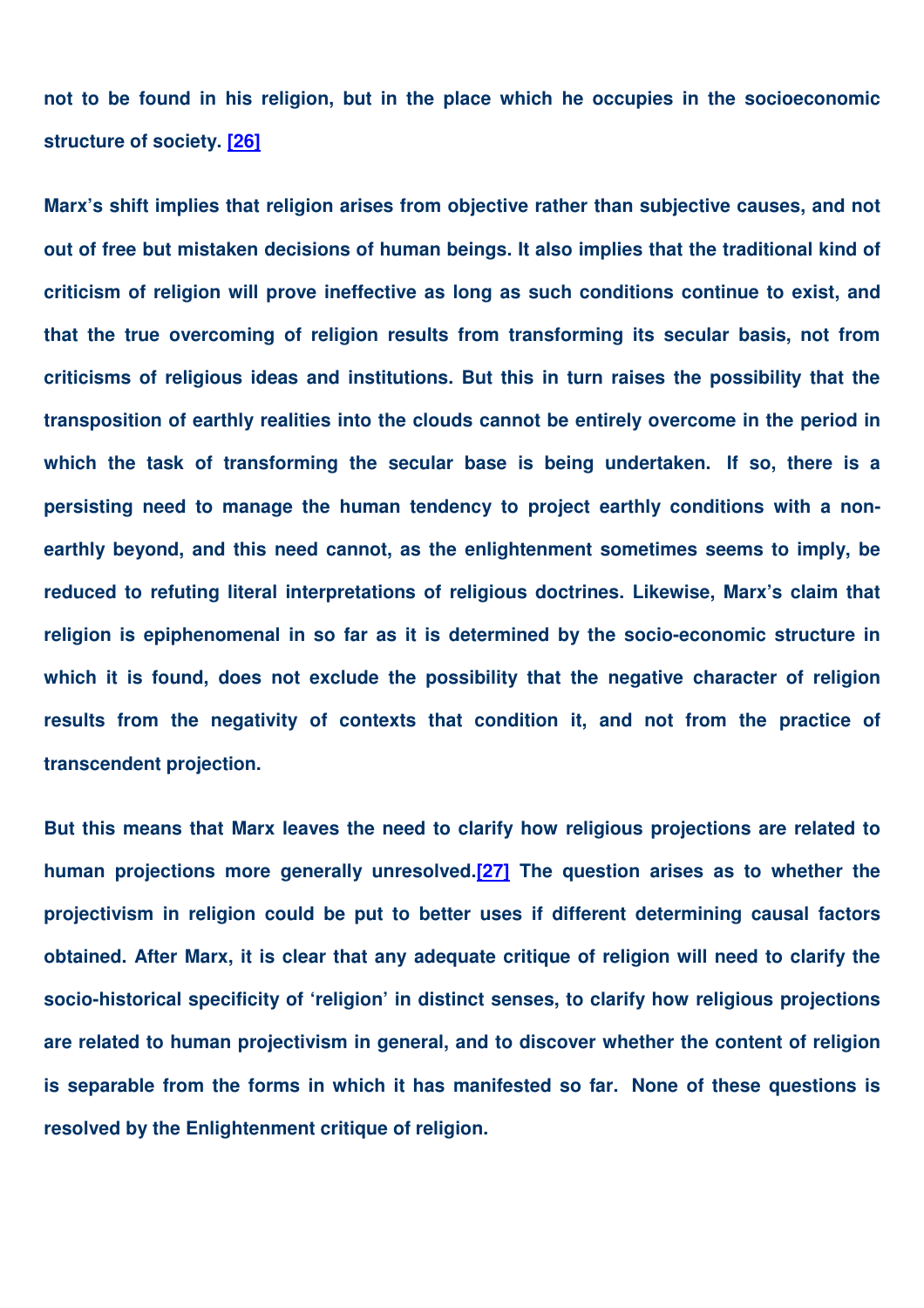**Finally, the critique of religion advanced by the German philosopher Friedrich Nietzsche (1844-1900), which has influenced so many of those who have argued for the end of religion. Religion, also has neglected positive implications. Nietzsche was a bitter critic of superstitious belief in otherworldly powers. He was certainly a bitter critic of religion in the sense of superstition and belief in other-worldly powers. He notoriously announced the death of God and attacked Christianity as a form of nihilism and decadence.**



**Nonetheless, secular readings of Nietzsche are misleading. For Nietzsche was too shrewd to imagine the ills of humanity could be eliminated. Unlike Feuerbach, Nietzsche was critical of the idealised rationality of the Enlightenment and had no confidence that a life could be produced that would not be characterised by tensions, conflicts and the constraints of some rather than other possibilities. Similarly, for Nietzsche, humanity projected its impossibilities, and not its possibilities, into the God** *topos,* **and this** *topos* **then made humanity ashamed of its own finitude. Hence, for Nietzsche, religion was not, as it was for Feuerbach, a necessary form of alienation on the way to a future reconciliation. For Nietzsche there was no possibility that human alienation could ever be overcome. Equally, Nietzsche rejected all forms of moralism and recognised that negative or anti-ideal developments such as bad conscience could lead on to positive ones. In this respect, as Freud and Weber later acknowledged, he provided a major corrective to the superego illusions of the Western religious mind. But there is more.**

**Despite his critique of religion, Nietzsche can also be read as a prophet of a new type of religious consciousness for 'free spirits', a consciousness which rejects theism and any other-worldly faith, but which accepts the need for transformation (***Verklarung***). Accepting that in Nietzsche this consciousness is body-based, and hostile to conventional morality,**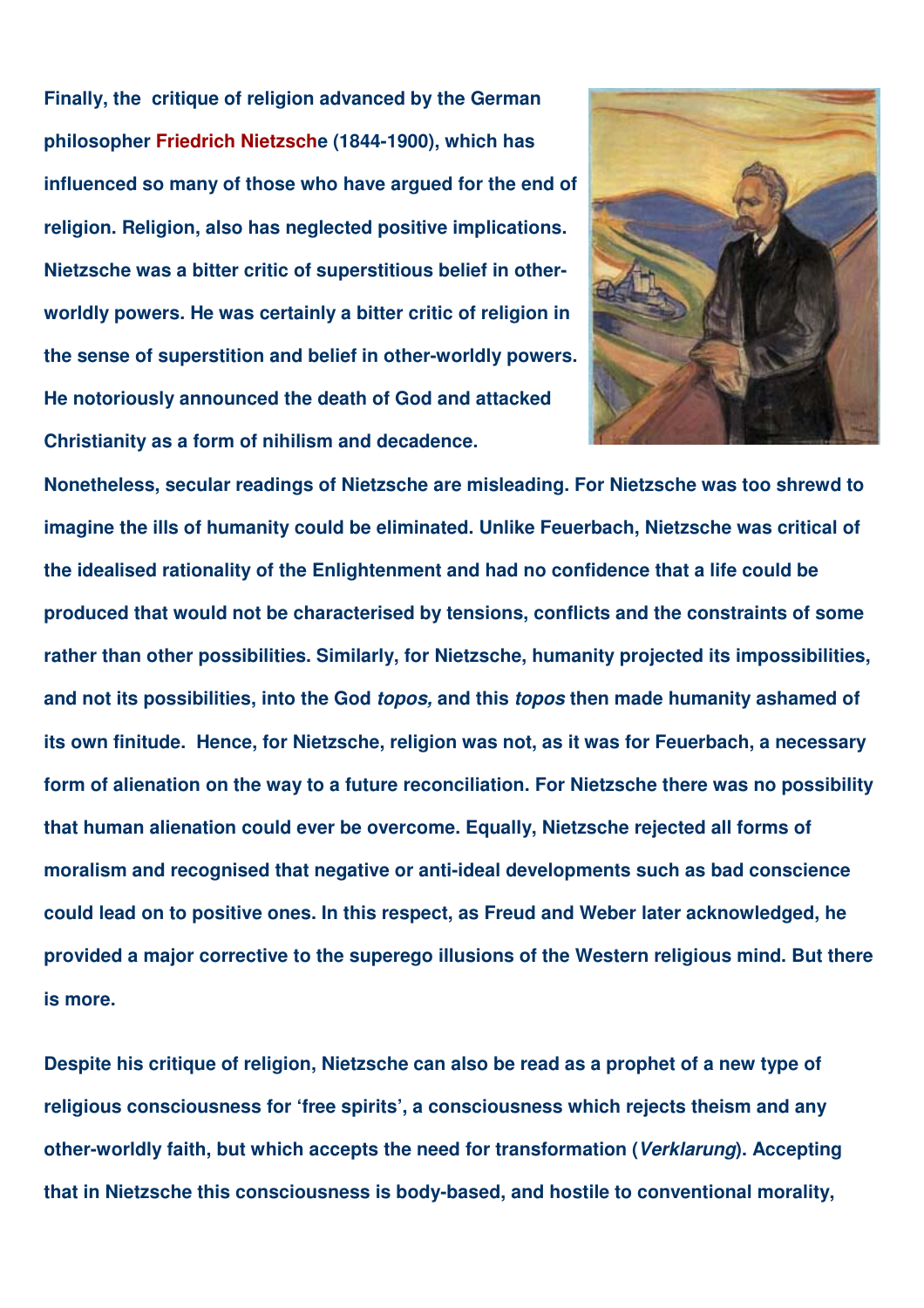**Nietzsche can be read as producing a non-metaphysical this-worldly religious outlook which says yes to life and affirms the eternal joy of becoming[28]. For Nietzsche ordinary reality** speaks of unheard of things and there is a need for reverence in the face of what is other in **oneself and in others. Likewise, Nietzsche celebrated the raising of the body to 'spirit', or the capacity for conscious intelligence to shape and beautify self and world (Roberts 1998 70). And in this context accepted the need for practices of self-denial in order to enhance the spirit. This non-secular Nietzsche manifested in** *Thus Spake Zarathustra***, in his doctrine of the Moment (***das Augenblick***) in which eternity flashes, and in his doctrine of the Eternal Return – to give only the most obvious examples.**

**Once again Nietzsche's relationship to the Enlightenment critique of religion has unexpected implications. On the one hand, he provided reasons to reject the Enlightenment critique as relatively shallow, with the implication that a more radical critique of religion is needed based on a genealogy of morals and an honest recognition of the extent to which human beings may always have need of illusions. On the other hand, Nietzsche gestured towards a new type of religious consciousness and practice based on transformation (***Verklarung***), consciousness and practice which would not be other-worldly or theistic. Here the crucial implication is that getting rid of all enchantment would be a mistake, because raising the body to 'spirit' requires some form of disciplined practice, if not 'religion' of a traditional kind.**

## **Conclusion**

**This paper has offered a positive interpretation of the Enlightenment critique of religion designed to bring out its relevance to future organizations of human spirituality. The European critique of religion was inadequate to the degree that it attempted to explain religion:**

- **as intellectual falsehood, the result of bad reasoning and wrong premises;**
- **in terms of the credulity, ignorance and superstition of human beings;**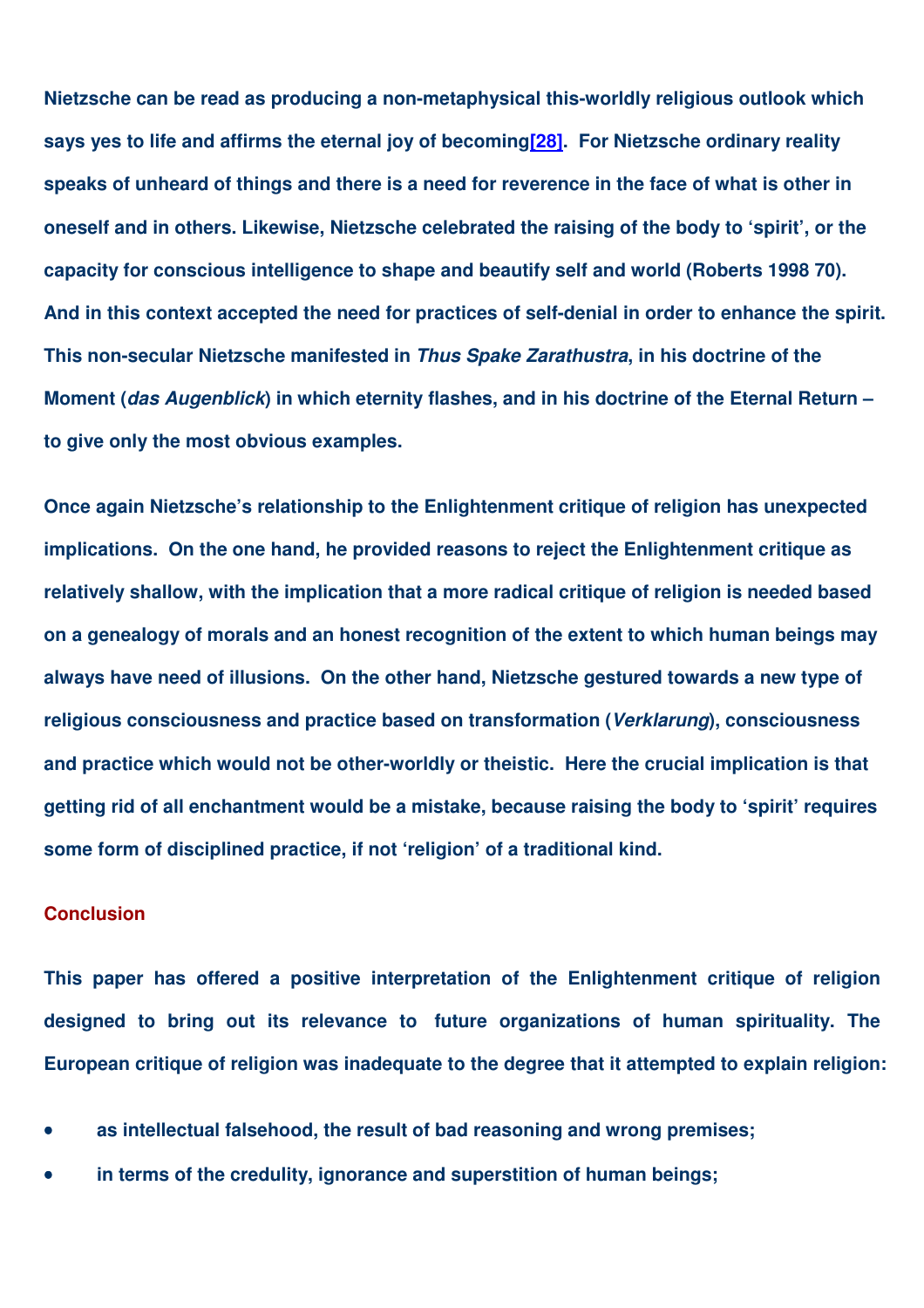- **as an imposture maintained by a professional clerical caste out of self-interest; or**
- **as functional error arising out of the needs of princes, society or the state.**

**Nonetheless, the same critique signals considerations which may be relevant to future organizations of human spirituality, including:**

• **possible tensions between what individuals need to awaken their life orientations and what is needed to maintain a strong state and public institutions (Hobbes);**

• **the possibility that truths of imagination may have social uses, even though it is crucial to distinguish such truths from truths of reason or understanding (Spinoza);**

• **the possibility that some forms of religion are 'natural', even 'transcendental', in the sense of products of the operation of the facilities or reason (the English deists);**

• **the possibility of a religion based on postulates of practical reason not conflicting with a scientific understanding of the universe because these postulates relate only to practical life (Kant);**

• **the possibility that religion can be construed as the self-knowing and self-relating of spirit, as historically positive in ways which impact on human ethical substance, and as bound up with political, social and legal organization (Hegel);**

**· the possibility that human beings can only access some aspects of their own nature if they first pass through alienated religious forms of consciousness (Feuerbach);**

• **the possibility that religious projections are ahead of the actually existing world and that aspects of the not yet existing human essence are realised in them (Marx).**

**Of course, each of these possible readings is against the grain and, to a degree,**

**controversial. However, they do suggest that the Enlightenment critique of religion deserves**

**another look.**

**[1] For a more traditional reading along these lines, see L. Strauss,** *Spinoza's Critique of Religion* **(New York: Schocken Books, 1965). Strauss's reading is now widely contested but he provides useful background, especially in the Marrano Portugese scholar Uriel Da Costa.**

**[2] Whether these writers were 'deists' and in what sense is disputed. Most of them claimed to be Christians and to believe that God could and perhaps had intervened in the world. For useful recent discussion, see F. Beiser,** *The Sovereignty of Reason: The Defense of Rationality in the Early English Enlightenment* **(Princeton: Princeton University Press, 1997). For a view which places more emphasis on their radicalism, see my** *The English Deists Protestant Enlightenment and Disbelief* **(forthcoming***).*

**[3] For excellent recent literature on Hobbes, including a discussion of his later radicalism, see Richard Tuck, 'The 'Christian Atheism' of Thomas Hobbes' in M.Hunter and D.Wootton**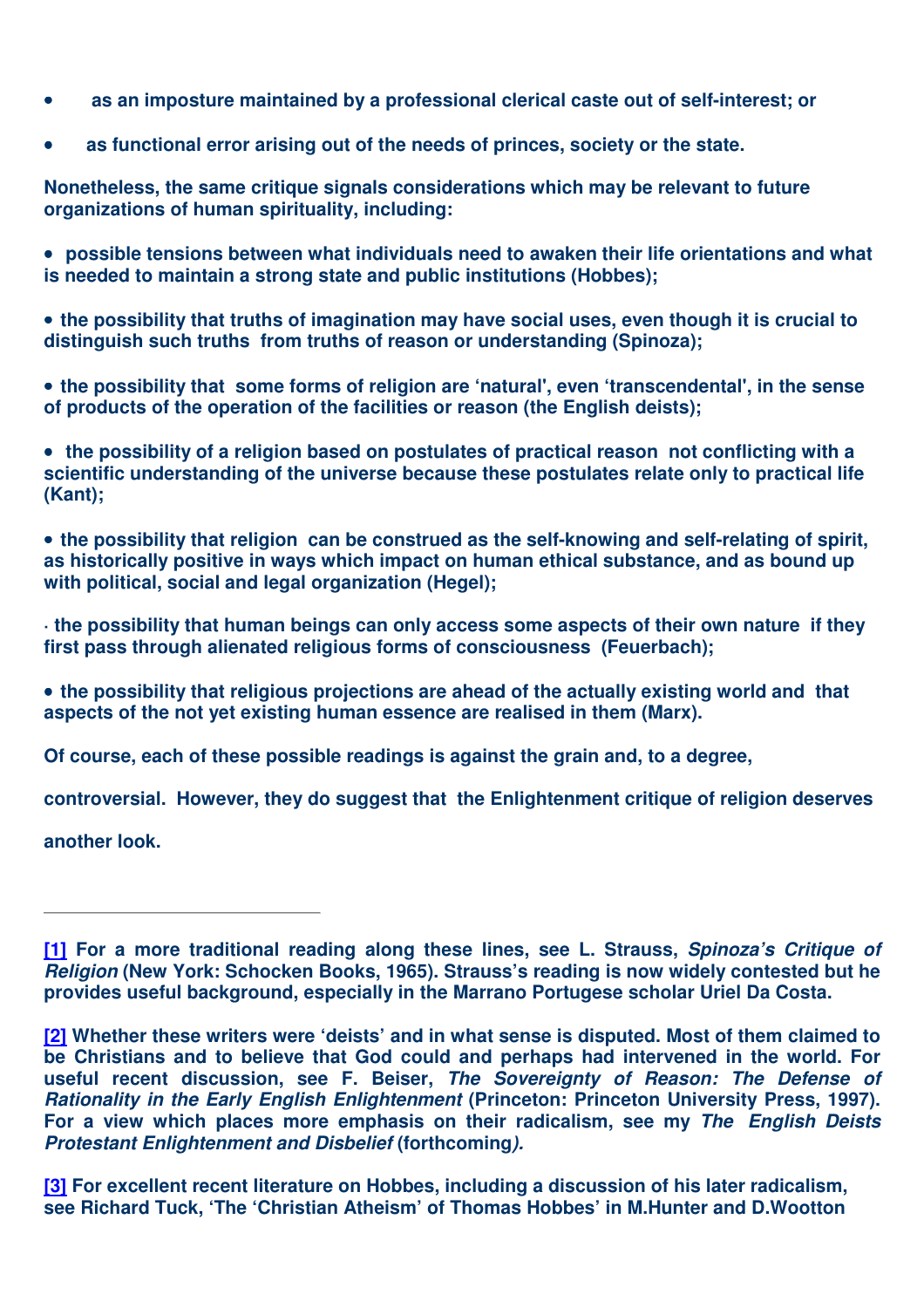**eds,** *Atheism from the Reformation to the Enlightenment* **(Oxford: Clarendon Press, 1992) ch 4 and A.P. Martinich,** *The Two Gods of Leviathan* **(Cambridge: Cambridge University Press, 1998).**

**[4] For Herbert of Cherbury's religious thought see R. D. Bedford,** *The Defence of Truth Herbert of Cherbury and the Seventeenth Century (* **Manchester : Manchester University Press***, 1979).*

**[5] For the link between distrusting illusions and the Enlightenment see Geoffrey Hawthorn's classic study** *Enlightenment and Despair: A History of Social Theory* **(Cambridge University Press, 1987) and** *Plausible Worlds: Possibility and Understanding in History and the Social Sciences* **(Cambridge University Press, 1991).**

**[6] Hegel was arguably the most profound European philosopher of religion and his mature views can now be accessed through excellent translations of his** *Lectures on the Philosophy of Religion*

**[7] Hegel, G.F.** *Lectures on Philosophy of Religion***, 2 vols. P.C. Hodgson (ed.) (Berkeley: University of California Press, 1984 and 1987) p.205.**

**[8] ibid., p. 205.**

**[9] On Hegel, see the new translation of his** *Lectures on the Philosophy of Religion* **(Berkeley: University of California Press, 1984 and 1987), 2 vols. For political and social issues, see L. Dickey,** *Hegel: Religion, Economics and the Politics of Spirit 1770-1807* **(New York: Cambridge University Press, 1987) and S.B. Smith,** *Hegel's Critique of Liberalism* **(Chicago: University of Chicago Press, 1989). For discussion on Hegel's philosophy of religion, see D. Kolb (ed.)** *New Perspectives on Hegel's Philosophy of Religion* **(Albany: SUNY, 1992).**

**[10] L. Feuerbach,** *Principles of the Philosophy of the Future***, no 64 in** *The Fiery Brook: Selected Writings of Ludwig Feuerbach* **tr. Z. Hanfi (New York: Doubleday, 1972) p. 245.**

**[11]** *Economic and Philosophic Manuscripts of 1844,* **in** *Karl Marx, Frederick Engels Collected Works* **(Lawrence and Wishart, 1975), Vol.3, pp.274. All references are to this edition unless otherwise indicated.**

**[12]** *Contribution to the Critique of Hegel's Philosophy of Law, Introduction* **(1844), in** *Collected Works***, Vol.3, p.176.**

**[13] 'On the Jewish Question' (1844) in** *Collected Works***, Vol.3, p.152.**

**[14]** *Contribution to the Critique of Hegel's Philosophy of Law, Introduction* **in** *Collected Works***, 1844, Vol.3, p.174.**

**[15] 'Theses on Feuerbach', (1845) theses 6 and 7 in the Addenda to** *The German Ideology* **(London: Lawrence and Wishart, 1970) 666-7.**

**[16]** *The German Ideology***, op.cit., pp.l70-1.**

**[17]** *Capital,* **I (Lawrence and Wishart, 1970) p.372-3, note 3. On religion and imagination, see John Coulson,** *Religion and Imagination: In Aid of a Grammar of Assent* **(Oxford: Oxford University Press, 1981); William F. Lynch,** *Christ and Apollo: the Dimensions of the Literary*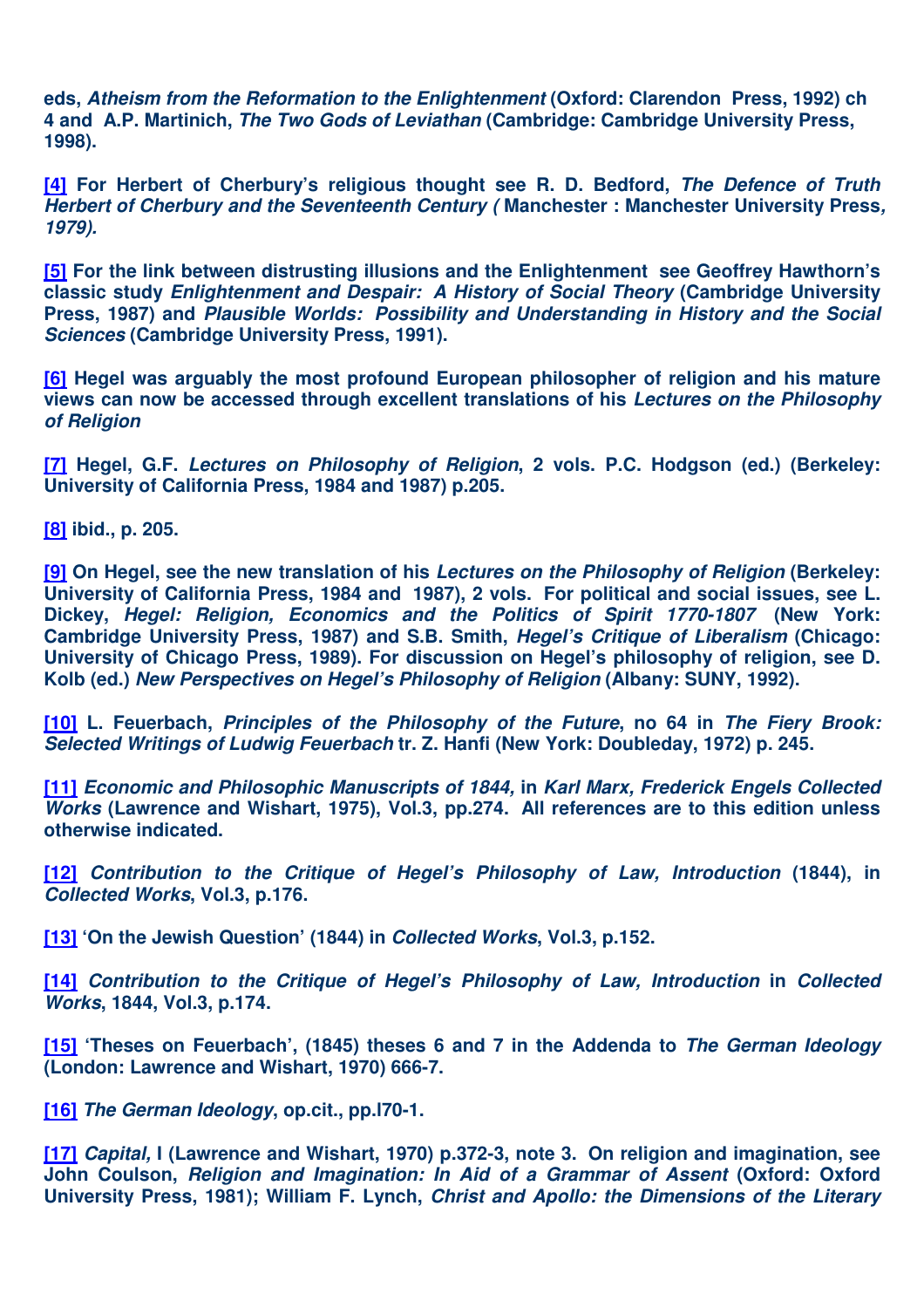*Imagination* **(New York: Sheed and Ward, 1960); Ray Hart,** *Unfinished Man and the Imagination: Toward an Ontology and a Rhetoric of Revelation* **(New York: Herder and Herder, 1968).**

**[18]** *Contribution to the Critique of Hegel's Philosophy of Law, Introduction in Collected Works***, op.cit., p.175.**

**[19] ibid., p.l76.**

**[20] ibid., p.175.**

**[21] ibid.**

**[22]** *Capital,* **I. op.cit., p.79***.*

**[23] ibid.**

**[24] Theses on Feuerbach, (1845) thesis 4, in the Addenda to** *The German Ideology***, op. cit., p.666.**

**[25] See, for example,** *Capital,* **I, op.cit., pp. 79,82; Marx to Engels, June 2, 1853, in** *Marx-Engels, Selected Correspondence* **(Foreign Languages Publishing House n.d.), p.99,** *The German Ideology***, op.cit., pp.l70-1, and Marx's editorial in the New York Daily Tribune, Oct. 24, 1854 in Reader in Marxist Philosophy, op.cit, pp.240-242.**

**[26] 'On the Jewish Question' (1844) in** *Collected Works***, op.cit., p.169.**

**[27] There are related problems in the critique of religion advanced by the Danish theologian Søren Kierkegaard (1854-1855). Kierkegaard also replied to Hegel, arguing that his system was 'abstract' and failed to capture the contingent and radically decisionistic character of human life. Kierkegaard, like Barth later, drew a sharp distinction between natural human religiosity and what might be called the data of revelation which could never be reduced to anthropomorphic terms. Kierkegaard distinguished between a general human religiosity, or heartfelt sense of the numinous, which he called Religion A, and a religious consciousness conditioned by 'a definite something' not included in the deepest sensibility of the human heart, which he called Religion B. Kierkegaard, however, could never explain the possibility of the latter in a way which did not require the former.**

**[28] For an outstanding study of Nietzsche as a religious thinker, see T.T Roberts** *Contesting Spirit Nietzsche, Affirmation, Religion* **(Princeton:Princeton University Press, 1998).**

**Professor Wayne Hudson teaches within the School of Arts, Media and Culture at the Nathan Campus of Griffith University, in Brisbane.**

**Email: Wayne Hudson [w.hudson@griffith.edu.au]**

"WYDRYW MEELLEEEEEEEEEEEEEEE